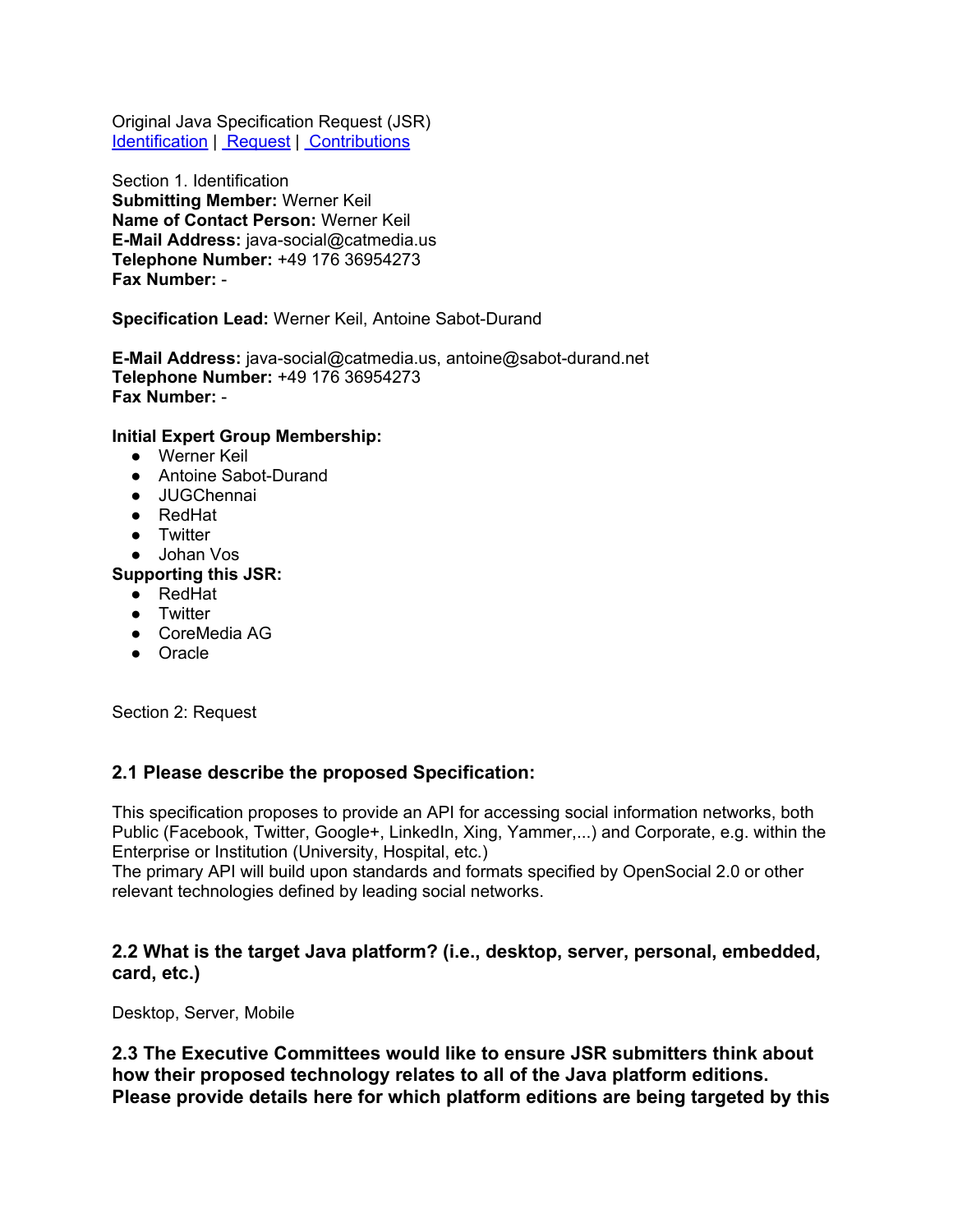### **JSR, and how this JSR has considered the relationship with the other platform editions.**

While this is primarily targeted at Java SE, it is particularly useful in a Java EE environment, especially when related to other EE technologies such as CDI. Further, it helps enhance Java EE making it more cloud-friendly by providing standardized access to public social networks. Corporate social networks are commonly used along with Java EE, Portals, or any highly scalable configuration.

# **2.4 Should this JSR be voted on by both Executive Committees?**

No. It should be voted on by the Java SE / EE Executive Committee only. At least until there still are two separate Executive Committees.

### **2.5 What need of the Java community will be addressed by the proposed specification?**

A social network is a social structure made up of individuals (or organizations) called "nodes", which are connected by one or more specific types of interdependency, such as friendship, kinship, common interest, financial exchange, dislike, cultural relationships, or relationships of beliefs, knowledge or prestige. This JSR provides a standard API for accessing and working with social networks.

Except one (probably the least succesful) case, every major social network's existence is a result of using Open Source technologies. Many of those are based on Java or other JVMbased languages like Scala, Clojure, etc.

## **2.6 Why isn't this need met by existing specifications?**

The closest specification is probably Apache Shindig, or the recently released [Spring](http://www.springsource.org/spring-social) [Social](http://www.springsource.org/spring-social). However, most of these built on top of quasi-standards or proprietary technologies adding the risk of a vendor lock-in even if the API itself may be provided Free or Open Source. Apache Shindig has been contributed by Google, but the project has not seen a lot of activity in recent years, unlike the most common social networks. It is said to be RI for [Open](http://docs.opensocial.org/display/OS/Home) [Social](http://docs.opensocial.org/display/OS/Home) 0.8.x and 0.9.x, but Google also released an Open Social Java Client on Google Code. Neither of them use Java (EE) standards like CDI or JSR 330, instead frameworks like Guice are used directly. While Shindig tends to separate model and implementation, and e.g. for Persistence even uses JPA, the Google version lacks both. It also puts a strong emphasis on MySpace which increasingly lost users to other services. Other examples like Ning API for Java also haven't exceeded OpenSocial 0.8.x as of now. Beside Shindig, 2 other projects, [DeltaSpike](http://wiki.apache.org/incubator/DeltaSpikeProposal) and [Rave](http://incubator.apache.org/rave/) were recently added to the Incubator.

# **2.7 Please give a short description of the underlying technology or technologies:**

Storing data in-memory for fast, low-latency access helps achieve scalability, but in a clustered, distributed world, such in-memory stores need to be coherently maintained to prevent reading of stale data. Furthermore, to be truly scalable, a data distribution model is needed to ensure adequate copies are maintained in a cluster to provide resilience to server failure, yet not too many copies which would hamper scalability. Such data should also be accessible from any server, regardless of whether the data is locally stored or not.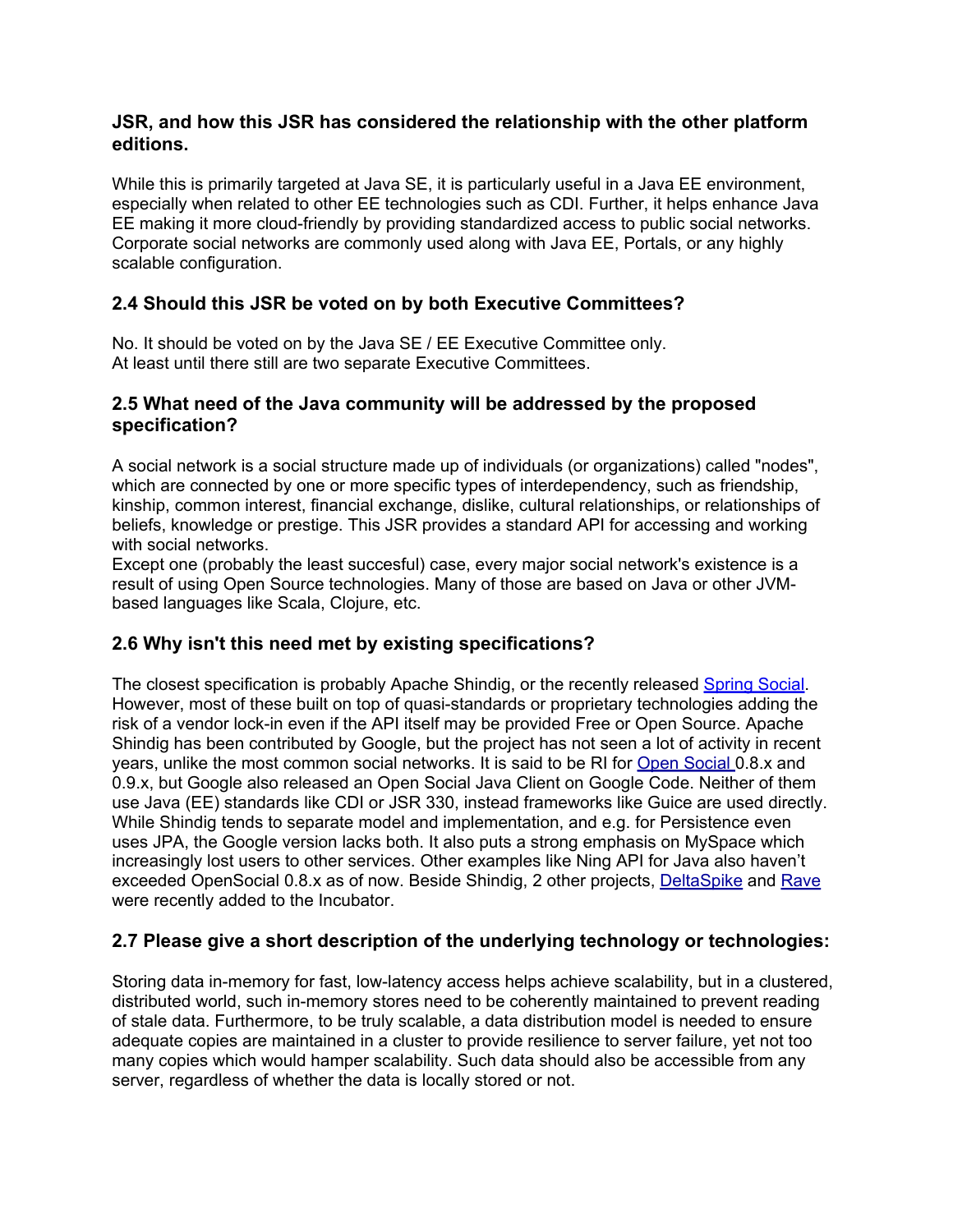## **2.8 Is there a proposed package name for the API Specification? (i.e., javapi.something, org.something, etc.)**

javax.social

## **2.9 Does the proposed specification have any dependencies on specific operating systems, CPUs, or I/O devices that you know of?**

No

## **2.10 Are there any security issues that cannot be addressed by the current security model?**

No. It will build on Java Security APIs, especially those within Java SE/EE. Possible exceptions are security and authentication mechanisms used in Social Media, like OAuth or OpenID, which may in some cases have no standard Java API. Where applicable, the aim of the specification is to map these onto the Java security model. Also there seem to be quite some synergies with the new Java Identity API ([JSR](http://jcp.org/en/jsr/detail?id=351) [351](http://jcp.org/en/jsr/detail?id=351)) given it aims at unified security and compliance for Social Networking and Information services.

# **2.11 Are there any internationalization or localization issues?**

This specification uses the I18N support in Java

## **2.12 Are there any existing specifications that might be rendered obsolete, deprecated, or in need of revision as a result of this work?**

No, while this specification should build on top of well-established Java APIs like CDI, RESTful Web Services, JSON [\(JSR](http://jcp.org/en/jsr/detail?id=353) [353](http://jcp.org/en/jsr/detail?id=353)) or other yet to be filed JSRs there is no Java specification for Social Media as such, thus nothing can be directly replaced.

### **2.13 Please describe the anticipated schedule for the development of this specification.**

Q4 2011: finalise expert group Q2 2012: Early Draft of spec and API Q4 2012: Public Review Q1 2013: Final Release

### **2.14 Please describe the anticipated working model for the Expert Group working on developing this specification.**

The primary means of communication will be email (via mailing list) and conference calls, with meetings on IRC channels if deemed appropriate. Face-to-face meetings will be scheduled if needed.

### **2.15 Provide detailed answers to the transparency checklist, making sure to include URLs as appropriate:**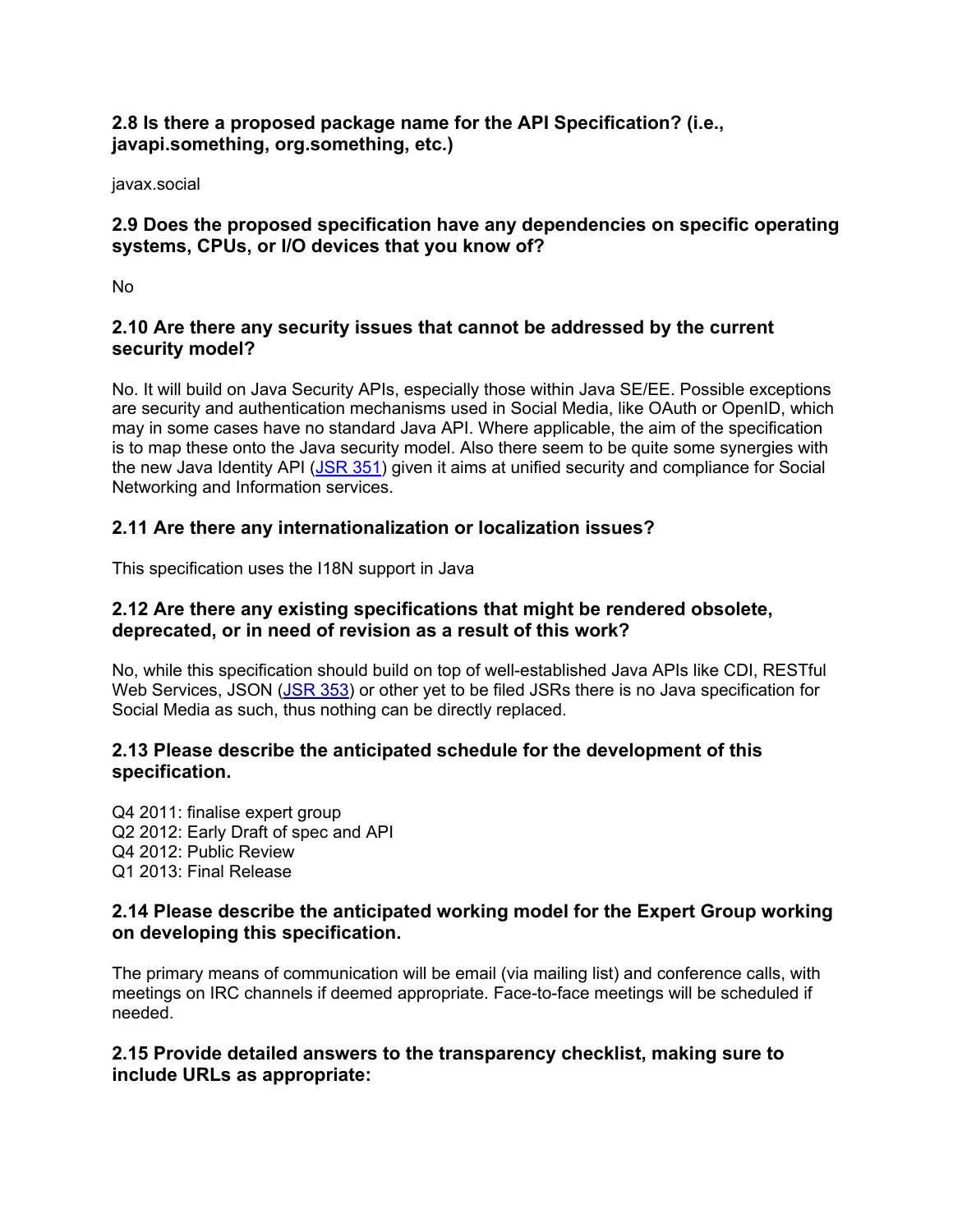\* *The public can read the names of the people on the Expert Group.*

We intend to use the Java.net infrastructure, popular among JSRs and other open source projects. This will be publicly visible and accessible. The preferred code repository is GitHub, also frequently used by JSRs and many other open source projects.

\* *The Expert Group business is regularly reported on a publicly readable alias.*

We intend to use the Java.net infrastructure, popular among JSRs and other open source projects. This will be publicly visible and accessible.

\* *The schedule for the JSR is publicly available, it's current, and I update it regularly.* We intend to use the Java.net infrastructure, popular among JSRs and other open source projects. This will be publicly visible and accessible.

\* *The public can read/write to a wiki for my JSR.*

We intend to use the Java.net infrastructure, popular among JSRs and other open source projects. This infrastructure provides a publicly accessible wiki system.

\* *I read and respond to posts on the discussion board for my JSR on jcp.org.*

Yes, once the JSR is approved these details will be made public.

\* *There is an issue-tracker for my JSR that the public can read.*

We intend to use the Java.net infrastructure, popular among JSRs and other open source projects. This infrastructure provides a publicly accessible issue tracker.

\* *I have spoken at conferences and events about my JSR recently.*

I am a respected speaker at numerous conferences and JCP EC Member since 2008. I wrote a system called [eCampus](http://it.artindustrial.com/referenzen/kunden/informationen-nach-kunde/projektdetails/?tx_ttnews%5Btt_news%5D=24&cHash=7c6d9cb353b1e77ed083f34b65e846a4) for Donau Uni Krems between 1999 and 2000. A J2EE 1.0 based service allowing students to collaborate on their studies over the web, as well as rate courses and tutors. Somewhat similar to the **[CourseMatch](http://en.wikipedia.org/wiki/History_of_Facebook#Facemash)**, a system, Facebook founder Mark Zuckerberg wrote in his somophore year (2003) Also similar projects like the client facing design of [Nokia](http://ncomprod.nokia.com/developers/nokia_pilots) [Pilots](http://ncomprod.nokia.com/developers/nokia_pilots), a Social Networking Portal for trials of devices, software or services by Nokia. (recently integrated with Ovi/NokiaBetaLabs) Followed by integration of Enterprise Social for other leading names among Mobile, Telco as well as Social and Cloud providers themselves. \* *I am using open-source processes for the development of the RI and/or TCK.*

Yes, this is the plan. While, the spec should use Java.net, RI and TCK will either use GitHub or a infrastructure used by Apache projects like Shindig or DeltaSpike, where either RI or TCK are created within the Apache ecosystem. Both spec leads have a track record in this regard.

\* *The Update tab for my JSR has links to and information about all public communication mechanisms and sites for the development of my JSR.*

We intend to use the Java.net infrastructure for the spec, popular among JSRs and other open source projects. This will be publicly visible and accessible.

### **2.16 Please describe how the RI and TCK will de delivered, i.e. as part of a profile or platform edition, or stand-alone, or both. Include version information for the profile or platform in your answer.**

Werner Keil and Antoine Sabot-Durand will deliver a Reference Implementation (RI) and Technology Compatibility Kit (TCK) compatible with Java (EE) 7 and where applicable Java ME 7. The license used will be the Apache Software License (ASL) 2.0, an open source license which is compatible with Java EE licensing.

### **2.17 Please state the rationale if previous versions are available stand-alone and you are now proposing in 2.13 to only deliver RI and TCK as part of a profile or platform edition (See sections 1.1.5 and 1.1.6 of the JCP 2 document).**